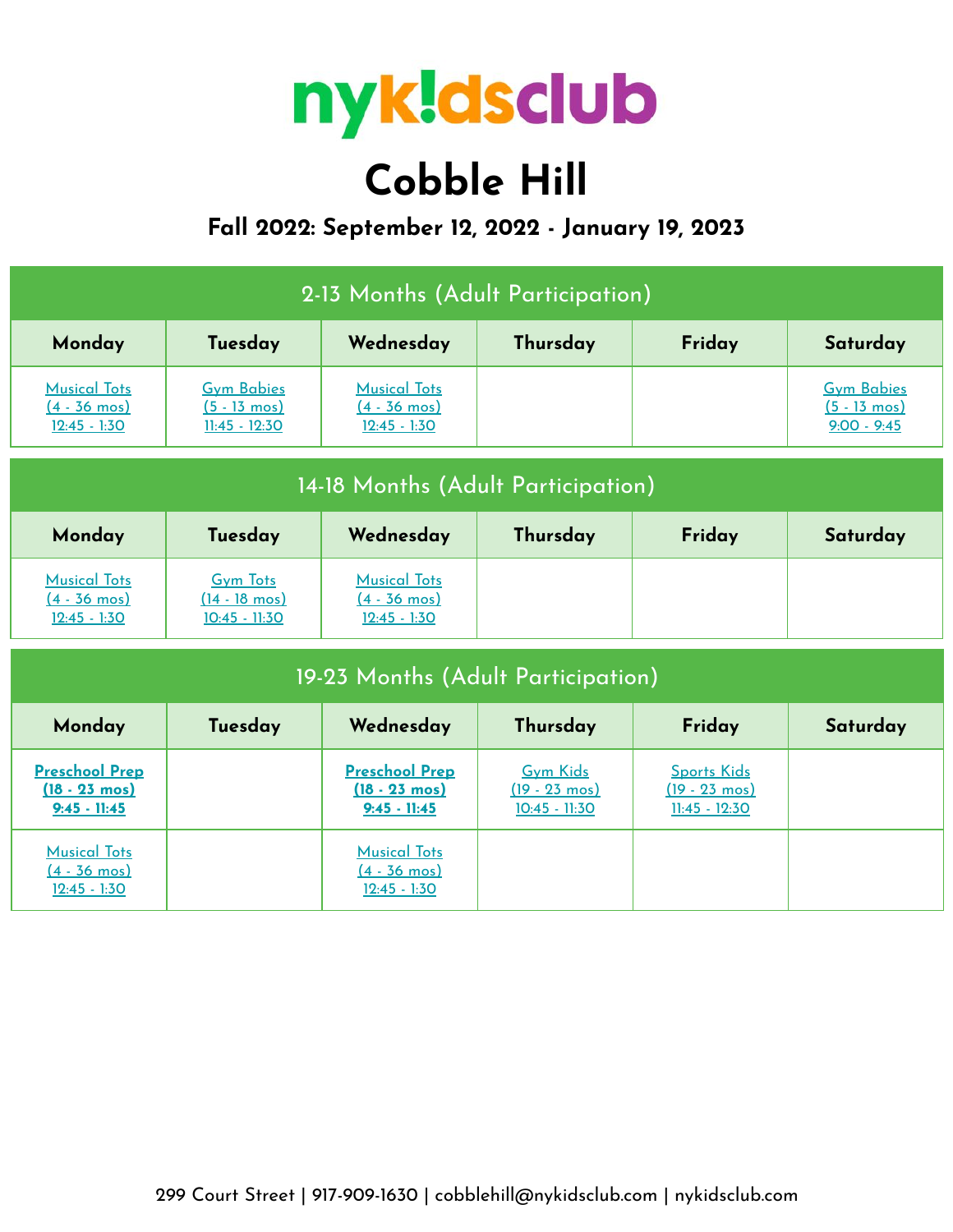| 24-36 Months (Adult Participation)                           |                                                                   |                                                                 |                                                                  |                                                                  |          |  |
|--------------------------------------------------------------|-------------------------------------------------------------------|-----------------------------------------------------------------|------------------------------------------------------------------|------------------------------------------------------------------|----------|--|
| Monday                                                       | Tuesday                                                           | Wednesday                                                       | Thursday                                                         | Friday                                                           | Saturday |  |
| <b>Musical Tots</b><br><u>(4 - 36 mos)</u><br>$12:45 - 1:30$ | <b>Sports Juniors</b><br>$(24 - 36 \text{ mos})$<br>$3:30 - 4:15$ | <b>Musical Tots</b><br>$(4 - 36 \text{ mos})$<br>$12:45 - 1:30$ | <b>Gym Juniors</b><br>$(24 - 36 \text{ mos})$<br>$11:45 - 12:30$ | <b>Sports Juniors</b><br><u>(24 - 36 mos)</u><br>$10:45 - 11:30$ |          |  |
|                                                              | <b>STEM Juniors</b><br>$(24 - 36 \text{ mos})$<br>$4:15 - 5:00$   |                                                                 | <b>Ballet Juniors</b><br><u>(24 - 36 mos)</u><br>$4:30 - 5:15$   |                                                                  |          |  |
|                                                              | Sports/STEM<br>Combo<br><u>(24 - 36 mos)</u><br>$3:30 - 5:00$     |                                                                 |                                                                  |                                                                  |          |  |

| 2 1/2 - 3 1/2 Years (Independent Participation)                         |                                                                    |                                                                                                 |                                                               |                                                                    |                                                                       |  |
|-------------------------------------------------------------------------|--------------------------------------------------------------------|-------------------------------------------------------------------------------------------------|---------------------------------------------------------------|--------------------------------------------------------------------|-----------------------------------------------------------------------|--|
| Monday                                                                  | Tuesday                                                            | Wednesday                                                                                       | Thursday                                                      | Friday                                                             | Saturday                                                              |  |
| Music, Art, &<br>Story I<br>$(2.5 - 3.5 \text{ yrs})$<br>$12:45 - 1:30$ | <b>Gymnastics I</b><br>$(2.5 - 3.5 \text{ yrs})$<br>$12:45 - 1:30$ | <b>STEM I</b><br>$(2.5 - 3.5 \text{ yrs})$<br>$12:45 - 1:30$                                    | Tumble & Dance<br>$(2.5 - 3.5 \text{ yrs})$<br>$12:45 - 1:30$ | <b>Gymnastics I</b><br>$(2.5 - 3.5 \text{ yrs})$<br>$12:45 - 1:30$ | <b>Gymnastics I</b><br>$(2.5 - 3.5 \text{ yrs})$<br>$10:00 - 10:45$   |  |
| <b>Ultimate Fitness I</b><br>$(2.5 - 3.5 \text{ vrs})$<br>$1:45 - 2:30$ |                                                                    | Sports I<br>$(2.5 - 3.5 \text{ vrs})$<br>$1:45 - 2:30$                                          |                                                               |                                                                    | <b>STEM I</b><br>$(2.5 - 3.5 \text{ vrs})$<br>11:00 - 11:45           |  |
|                                                                         |                                                                    | Music, Art, &<br>Story 1<br>$(2.5 - 3.5 \text{ vrs})$<br>$3:45 - 4:30$                          |                                                               |                                                                    | Gymnastics/<br><b>STEM Combo</b><br>$(2.5 - 3.5yrs)$<br>10:00 - 11:45 |  |
|                                                                         |                                                                    | <b>Gymnastics 1</b><br>$(2.5 - 3.5 \text{ vrs})$<br>$4:30 - 5:15$                               |                                                               |                                                                    |                                                                       |  |
|                                                                         |                                                                    | Music, Art, &<br><b>Story/Gymnastics</b><br>Combo<br>$(2.5 - 3.5 \text{ yrs})$<br>$3:45 - 5:15$ |                                                               |                                                                    |                                                                       |  |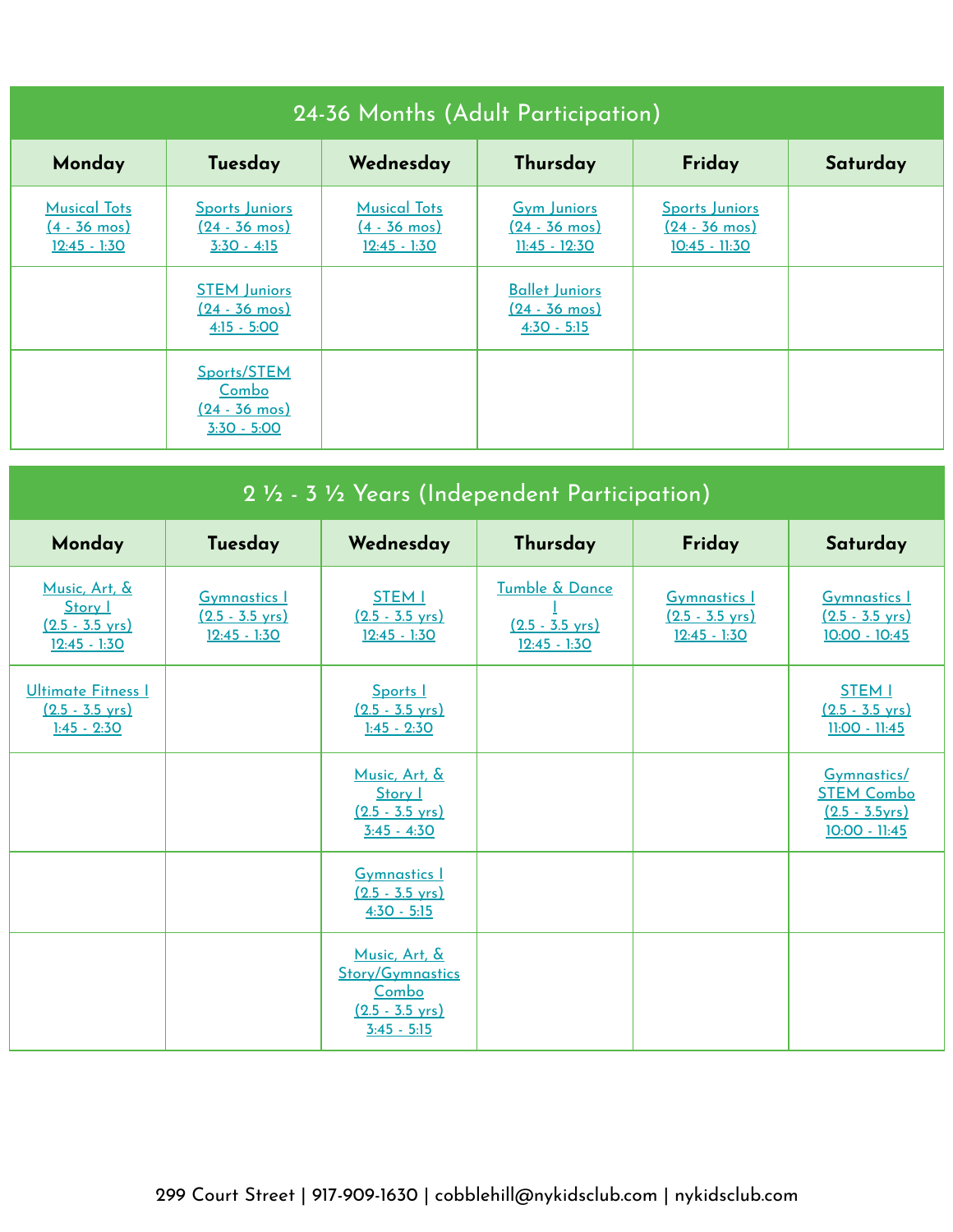| 3 - 5 Years (Independent Participation)                                |                                                             |                                                                                       |                                                                                          |                                                                                       |                                                                              |  |
|------------------------------------------------------------------------|-------------------------------------------------------------|---------------------------------------------------------------------------------------|------------------------------------------------------------------------------------------|---------------------------------------------------------------------------------------|------------------------------------------------------------------------------|--|
| Monday                                                                 | Tuesday                                                     | Wednesday                                                                             | Thursday                                                                                 | Friday                                                                                | Saturday                                                                     |  |
| <b>Gymnastics II/III</b><br>$(3.5 - 6.5 \text{ yrs})$<br>$3:30 - 4:15$ | World Art<br>$(3 - 5 \text{ yrs})$<br>$1:45 - 2:30$         | <b>Ultimate Fitness</b><br>  /   <br>$(3.5 - 6.5 \text{ yrs})$<br>$3:30 - 4:15$       | Architects &<br><b>Engineers</b><br>$(3 - 5 \text{ yrs})$<br>$1:45 - 2:30$               | <b>Famous Artists</b><br>$(3 - 5 \text{ yrs})$<br>$1:45 - 2:30$                       | Architects &<br><b>Engineers</b><br>$(3 - 5 \text{ yrs})$<br>$10:00 - 10:45$ |  |
| <b>Math Magic</b><br>$(3 - 5 \text{ yrs})$<br>$4:30 - 5:15$            | <b>Science</b><br>$(3 - 5 \text{ yrs})$<br>$3:30 - 4:15$    | <b>Earth Explorers</b><br>$(3 - 5 \text{ yrs})$<br>$4:30 - 5:15$<br><b>NEW CLASS!</b> | <b>Gymnastics II/III</b><br>$(3.5 - 6.5 \text{ yrs})$<br>$3:30 - 4:15$                   | Tumble & Dance<br>  /   <br>$(3.5 - 6.5 \text{ yrs})$<br>$3:30 - 4:15$                | <b>Gymnastics II/III</b><br>$(3.5 - 6.5 \text{ yrs})$<br>$11:00 - 11:45$     |  |
|                                                                        | Sports II/III<br>$(3.5 - 6.5 \text{ yrs})$<br>$4:30 - 5:15$ |                                                                                       | <b>Ballet</b><br><b>Foundations II/III</b><br>$(3.5 - 6.5 \text{ vrs})$<br>$3:30 - 4:15$ | <b>Architects &amp;</b><br><b>Engineers</b><br>$(3 - 5 \text{ yrs})$<br>$4:30 - 5:15$ | Architects/<br><b>Gymnastics</b><br>Combo<br>10:00 - 11:45                   |  |
|                                                                        |                                                             |                                                                                       | <b>Gymnastics III/IV</b><br>$(5 - 10 \text{ yrs})$<br>$4:30 - 5:15$                      |                                                                                       |                                                                              |  |
|                                                                        |                                                             |                                                                                       | <b>World Art</b><br>$(3 - 5 \text{ yrs})$<br>$4:30 - 5:15$                               |                                                                                       |                                                                              |  |